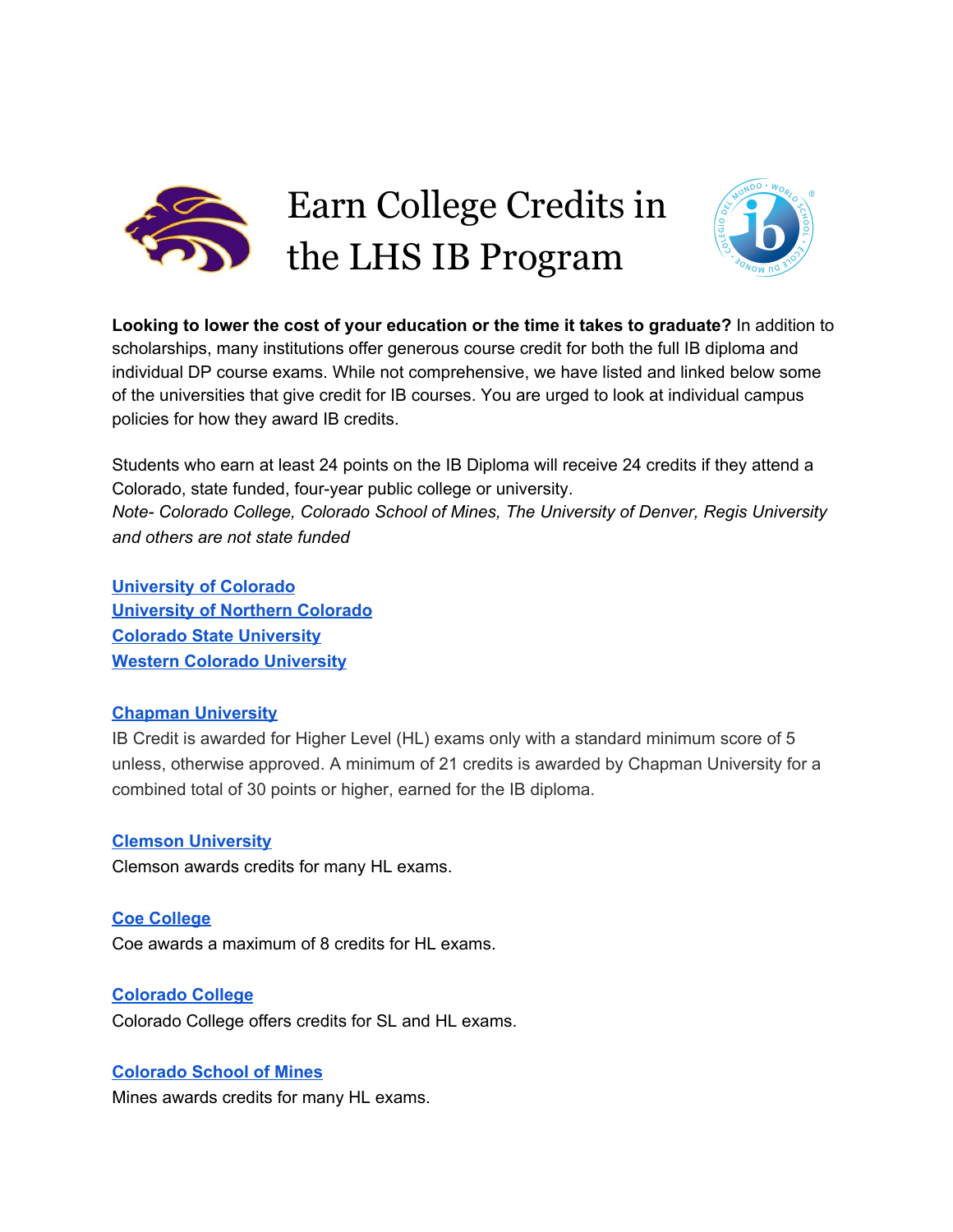### **Creighton [University](https://admissions.creighton.edu/sites/admissions.creighton.edu/files/ib_guidelines_2019.pdf)**

Creighton awards up to 30 credit hours for Higher Level (HL) exams.

### **George Mason [University](https://www2.gmu.edu/admissions-aid/how-apply/transfer/transfer-credit-policy)**

Mason awards credits for many HL exams.

### **Gonzaga [University](https://www.gonzaga.edu/undergraduate-admission/apply/how-to-apply/first-year-students/international-baccalaureate)**

Gonzaga will grant college credit for scores of 5 (6 for English and History) or better earned on certain Higher Level IB exams.

### **[Hamilton](https://www.hamilton.edu/offices/registrar/transfer-credit-information) College**

Hamilton awards a maximum of 8 units (1 full year of credit)

### **[Hampshire](https://www.hampshire.edu/) College**

Higher-Level exam with scores of 5, 6 or 7 may be used for up to three Division I electives.

### **[Kalamazoo](https://reason.kzoo.edu/registrar/ap_course_equivalencies/) College**

Kalamazoo awards credits for many HL courses.

### **Miami [University](http://miamioh.edu/admission/high-school/ap-ib-credit/index.html#ib)**

Miami awards credit to IB diploma graduates for higher level subjects passed at a satisfactory level (minimum scores vary 5 to 7 by subject area).

### **Montana State [University](http://www.montana.edu/admissions/ib/ib.pdf)**

Montana State offers credit for some SL and HL courses.

### **[Northeastern](https://www.northeastern.edu/admissions/wp-content/uploads/2017/09/IB-Total-Exam-Guide-2017-2018.pdf) University**

Northeastern accepts scores of 5, 6, or 7 on Higher Level exams only. Students may transfer up to 32 test credits.

#### **[Northwestern](https://www.registrar.northwestern.edu/registration-graduation/transfer-and-test-credit/advanced-placement-and-international-baccalaureate-credits.html) University**

Northwestern grants credit for sufficiently high scores on most HL (Higher Level) IB exams.

#### **Oregon State [University](https://admissions.oregonstate.edu/credit-opportunities)**

Oregon State awards credit to students who score 5 or above on standard and higher level IB exams. OSU also grants additional benefits for students who complete the full IB diploma with a score of 30 or higher.

#### **Reed [College](https://www.reed.edu/apply/guide-to-applying/first-year/ap-guide.html#IB)**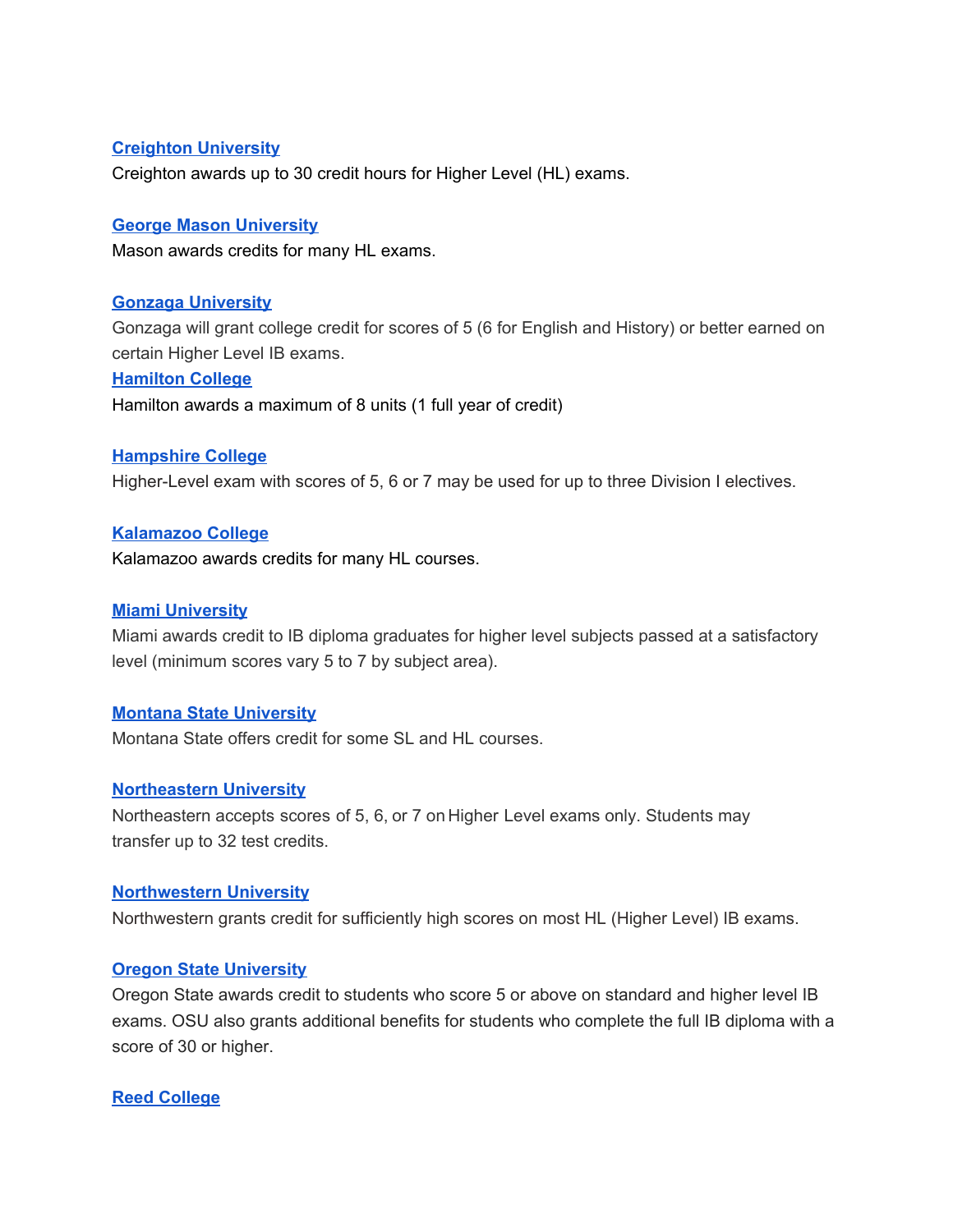Reed awards credit for many HL exams.

### **Regis [University](https://www.regis.edu/College-Admissions-and-Financial-Aid/Applying-College-Credit-AP-IB.aspx)**

Regis University awards credit only for exams taken at the Higher Level.

### **Santa Clara [University](https://www.scu.edu/bulletin/undergraduate/chapter-8/AcademicCreditEvaluation.html)**

Santa Clara offers credit for many HL courses with a minimum score of 6 or 7.

### **[Savannah](https://www.scad.edu/admission/admission-information/transfer/international-baccalaureate-credit) College of Art and Design**

SCAD awards credit for many HL courses.

### **Seattle [University](https://www.seattleu.edu/media/redhawk-service-center/registrar/registrar-policies/International-Baccalaureate-99-01.pdf)**

Seattle University awards credits with scores of 5 or higher on many HL courses

### **Southern Utah [University](https://www.suu.edu/registrar/ibcredit.html)**

SUU will grant up to 8 semester credits to students who receive a score of 5 or higher

### **[Southwestern](https://www.southwestern.edu/live/files/6930-ib-exam-chart-apr2018pdf) University**

Southwestern offers credit for many HL courses.

### **St. Olaf [College](http://catalog.stolaf.edu/academic-regulations-procedures/transfer-credit/)**

St. Olaf college awards a maximum of 6 credits.

### **Tulane [University](https://admission.tulane.edu/academics/earning-college-credit/ap-ib-exams)**

Tulane offers general elective credits for many HL courses.

### **[University](https://catalog.arizona.edu/policy/international-baccalaureate-ib-program) of Arizona**

The University of Arizona offers credit for many HL courses.

### **University of [Minnesota](https://admissions.tc.umn.edu/academics/ib.html)**

Those who earn the full IB diploma with 30 or more diploma points may receive eight semester credits for each higher level (HL) subject with grades of five or higher and IB students may receive *up to* two semester credits for some standard level subjects with grades of five or higher

**[University](https://registrar.uoregon.edu/current-students/alternative-ways-to-earn-credit/international-baccalaureate-exam-charts) of Oregon** The University of Oregon offers credit for many HL courses.

### **[University](https://sc.edu/about/offices_and_divisions/undergraduate_admissions/requirements/for_freshmen/ap_ib_credits/) of South Carolina**

The University of South Carolina offers credit for HL courses with a score of 4 or higher.